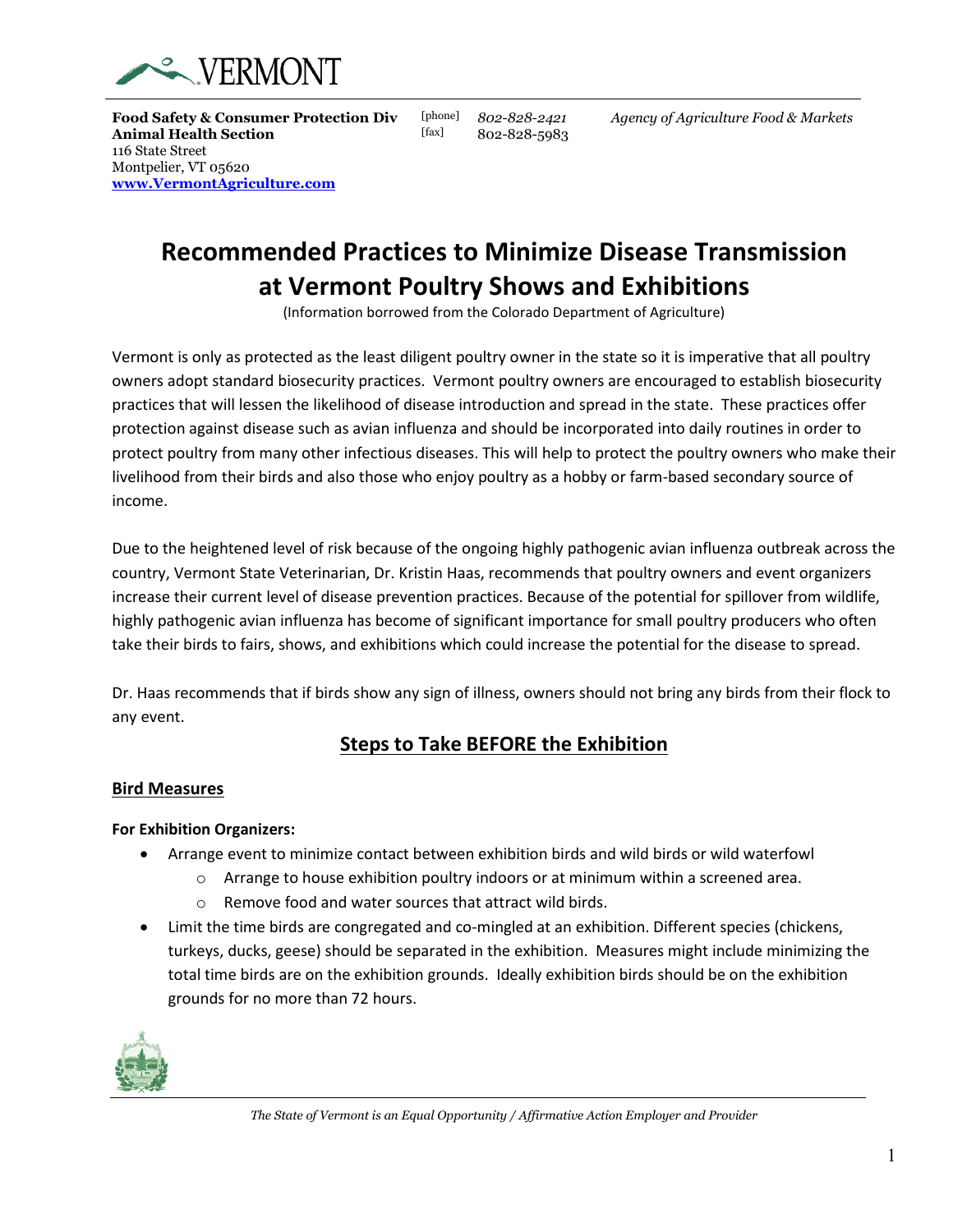- Minimize interaction between birds from separate flocks.
- Establish a relationship with a veterinarian who will be present or on call for the duration of the exhibition. The veterinarian will be responsible for monitoring the animals for clinical signs, evaluating sick animals and taking additional steps as warranted to minimize the risk of illness in the birds.
- Establish a protocol to immediately remove sick birds from the exhibition area and isolate them away from other birds.
	- $\circ$  This protocol should include a designated isolation pen/area where there is no contact with any other birds, and contact with humans is minimal.
	- $\circ$  Establish a system to maintain records of individual bird identification, such as leg bands, and source farms or owner information to enhance the speed and accuracy of an animal disease investigation associated with the exhibition. Vermont Agency of Agriculture Animal Health staff routinely band birds when they are tested for Pullorum.
- Consider hosting a meeting with exhibitors and their family members prior to the start of the exhibition to do the following:
	- o Provide contact information for the designated exhibition veterinarian.
	- $\circ$  Provide instructions on how to report bird illnesses and explain any specific actions that may be required if a bird becomes sick at the show.
	- o Review exhibition regulations and discuss biosecurity practices.
	- $\circ$  Recommend that prior to the event they limit participation in meetings where poultry from separate premises are present.
	- $\circ$  Review and encourage disease control measures to be utilized during the exhibition, including the daily monitoring of the birds during the show, as well as for when the exhibitor returns home.
	- o Provide public health information related to highly pathogenic avian influenza.
- Minimize contact between flocks, including movement of people from flock to flock.

# **For Exhibitors:**

- Consult a veterinarian or call the Animal Health Section of the Vermont Agency of Agriculture at (802) 828-2421 to understand and implement applicable biosecurity and bird health practices at home.
- Minimize contact with wild birds and waterfowl
	- o House poultry indoors or at minimum within a screened area.
	- o Remove food and water sources that attract wild birds.
- Minimize the number of people who have contact with your birds; particularly limit contact between your flock and other people who own birds.
- Avoid personal contact with birds other than your own.
- Avoid personal contact with wildlife, especially wild birds and waterfowl.
- Keep tools and equipment clean
	- o Clean cages and food and water containers daily.

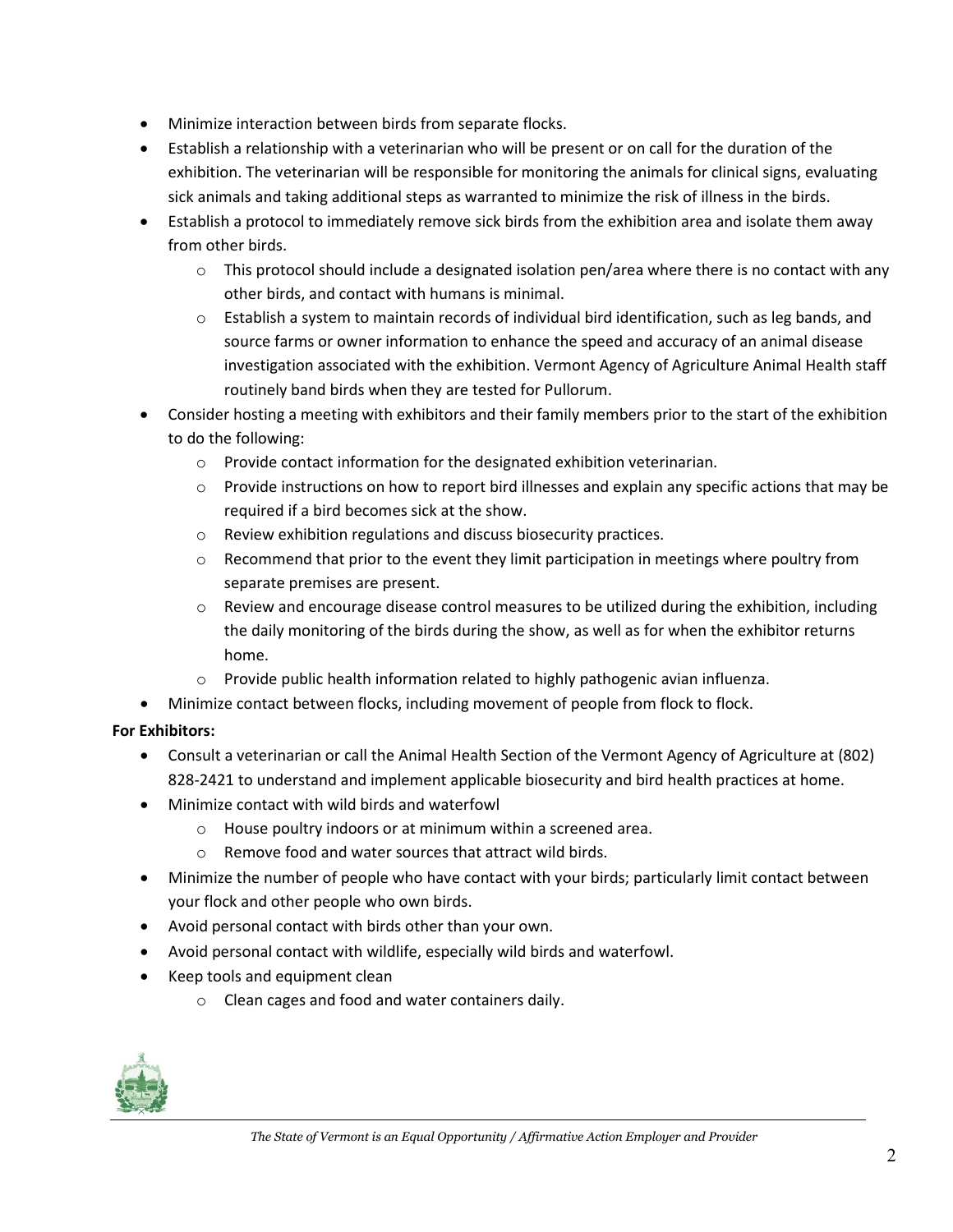- Wash hands with soap and water and wear clean boots before and after working with your birds
	- o Wash and disinfect boots after working with birds.
	- o Utilize dedicated boots and clothing for working with your birds.
- Become familiar with the clinical signs of highly pathogenic avian influenza in birds:
	- o Sudden death
	- o Wheezing, coughing, nasal discharge
	- o Decreased energy
	- o Decreased feed intake
	- o Drop in egg production or egg quality
	- o Swelling and/or discoloration of eyes, head, neck
	- o Tremors, circling, drooping wings, twisting of head and neck
- Seek veterinary assistance if a bird becomes sick
	- o Isolate sick birds immediately by moving them away from other birds and placing in a separate pen
		- **Tend to sick birds after tending to healthy birds.**
	- $\circ$  If any birds exhibit illness at home on the farm within 14 days prior to traveling to the show, no birds (healthy or sick) from your flock should be taken to any shows or exhibitions.
	- $\circ$  Personally refrain from attending bird shows and exhibitions (even without birds) if there are sick birds on your farm.
- Understand the risks of taking a bird to an exhibition.
- Ask the exhibition organizer about any specific actions that may be required if a bird becomes sick at the show.
- Refrain from attending another event with your birds for at least two weeks after returning from an exhibition to reduce the risk of spreading influenza.

## **Human Measures**

## **For Exhibition Organizers**

- Establish methods to rapidly communicate (i.e. email addresses and/or phone numbers from show entry information, social media channels, etc.) with exhibitors about procedural changes or incidents associated with the exhibition.
- Host non-animal-related activities (i.e. dances, pizza parties, etc.) in locations other than animal barns.

# **Steps to Take DURING the Exhibition**

## **Bird Measures**

## **For Exhibition Organizers**

• Ensure that all birds are adequately identified and that identification, along with name and on-site contact information for owner(s), is recorded upon arrival at the show or exhibition

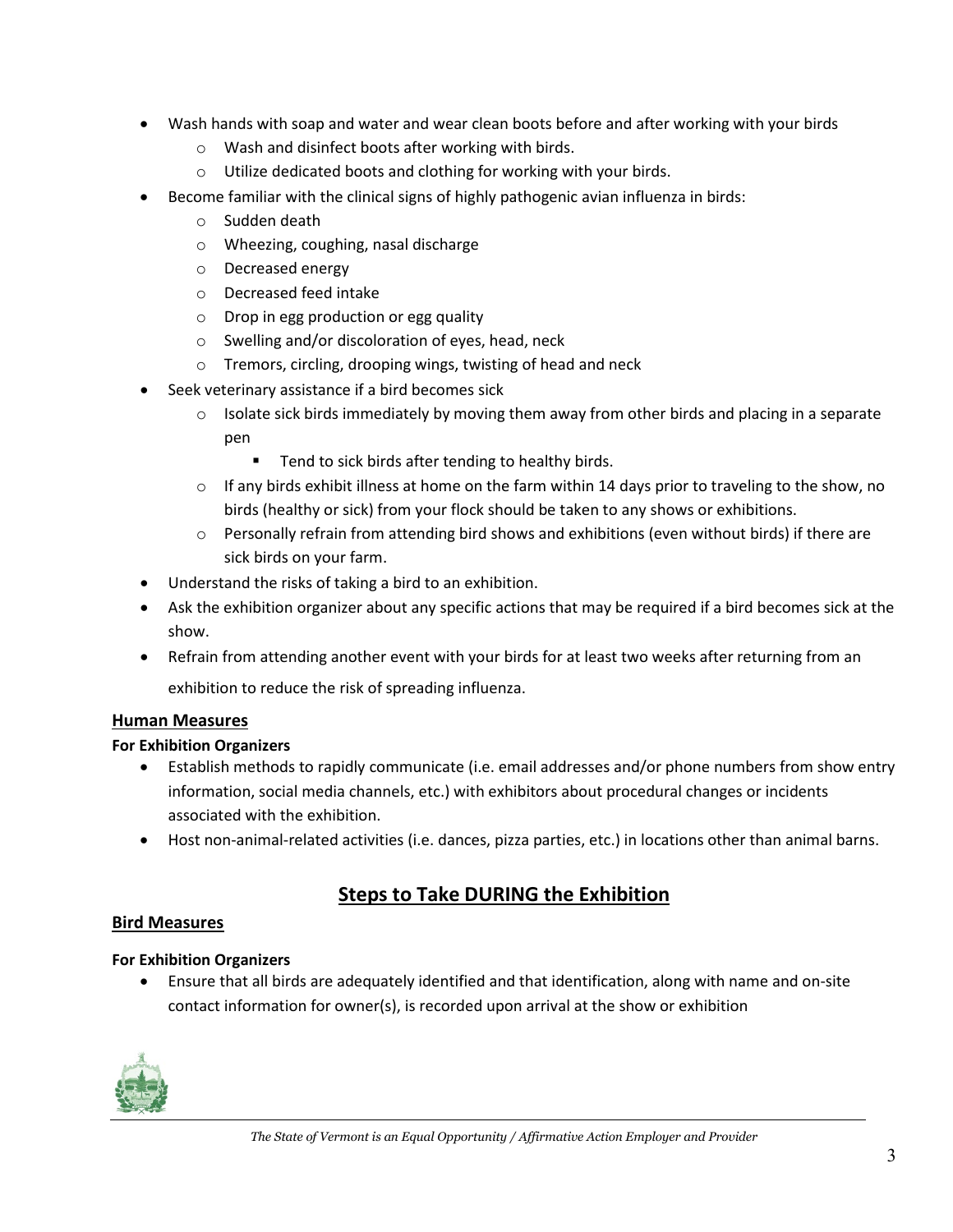- Any exhibitors travelling to Vermont from other states are required by state law to have an import permit and a certificate of veterinary inspection issued by an accredited veterinarian within 30 days for all birds attending the show or exhibition. Depending on the age and type of bird, additional testing may be required. The Animal Health Section of the Vermont Agency of Agriculture can provide importation requirements and can be reached at 802-828-2421.
- Consider requiring exhibitors to provide a "poultry health declaration" upon arrival at the show or exhibition, stating:
	- $\circ$  No known exposure of your flock to sick birds and no poultry deaths on your premises within the past 10 days.
	- $\circ$  No clinical signs of illness, including respiratory or neurologic disease, within the past 10 days (see list below).
- If a bird shows clinical signs consistent with influenza or other disease, exhibition staff should be notified as soon as possible, the bird should be removed from contact with other birds and the public, and the bird should be tested for avian influenza. The clinical signs of avian influenza are:
	- o Sudden death.
	- o Wheezing, coughing, nasal discharge.
	- o Decreased energy.
	- o Decreased feed intake.
	- o Drop in egg production or egg quality.
	- o Swelling and/or discoloration of eyes, head, neck.
	- o Tremors, circling, drooping wings, twisting of head and neck.
- Exhibition staff should contact the Animal Health Section of the Vermont Agency of Agriculture at (802) 828-2421 in the event of more than one sick bird or unusual bird deaths.
- Record exit/release time of birds.

## **For Exhibitors**

- Clean cages, food, and water containers daily.
- Do not share equipment with other exhibitors.
- Minimize contact between your birds and other birds as much as possible.
- Minimize your own contact with other birds.
- Minimize the number of people who have contact with your birds.
- Observe birds daily for signs of influenza-like illness.
- Report any influenza-like illness to the designated exhibition veterinarian or the appropriate exhibition staff so the bird can be evaluated.
- The designated veterinarian should arrange for testing of birds with signs of influenza-like illness by contacting the Animal Health Section of the Vermont Agency of Agriculture by calling (802) 828-2421.